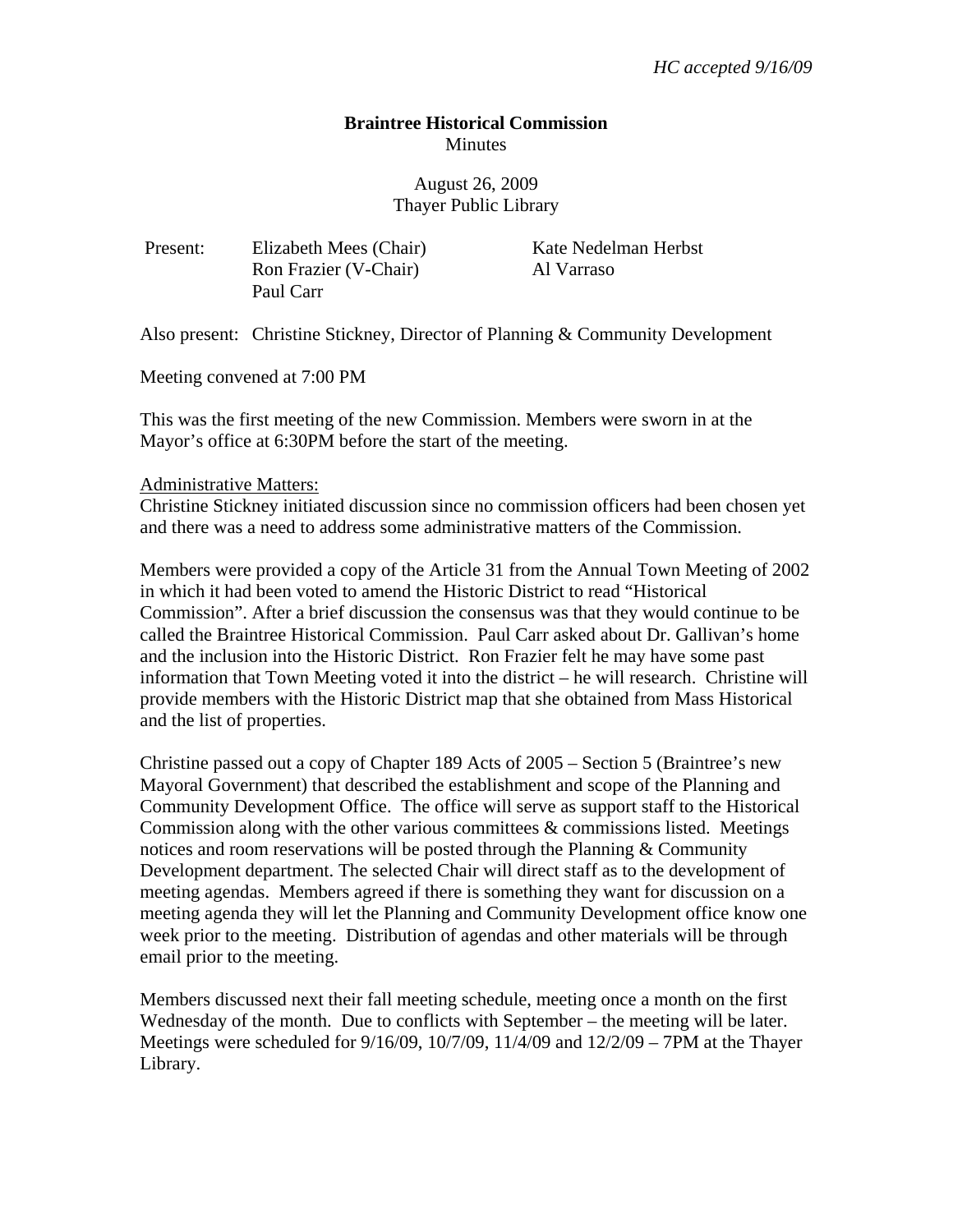# Page 2 BHC Minutes 8-26-09

# Community Preservation Act (CPA):

Christine Stickney informed members that at the request of the Mayor her department is developing a CPA application to seek funding for the hiring of a historic preservation architect to provide an assessment and cost estimate on the restoration and preservation of the original Thayer Public Library (aka Water/Sewer building). Applications are due to the CPA on September  $1<sup>st</sup>$ . The request will be for approximately \$35,000 for historic preservation services. Al Varraso shared copies of a letter from Representative Driscoll dated 8/14/08 relative to available funds for the building. Ron Frazier provided members with information on past projects that he believes should be still funded; Elm Street Cemetery (2007) appropriated \$19,000 and the Historic Inventory Survey (2003) appropriated \$10,000. Christine informed members of what the new CPA committee is doing relative to past projects and their development of a new funding request process. For the next meeting Christine will get the status of these two projects and report back to the Commission. Al Varraso asked that staff to also look at the appropriation made for the American Legion Hall off Washington Street.

Discussion returned to the former Thayer Library and what should be done with the exterior and interior. Kate Nedelman Herbst asked Christine as to the Mayor's intention for use of the space and she explained at this time she does not know details but that he would like to see community meeting space. Christine asked the committee to consider support of the funding request. Al Varraso **MOTION** to recommend favorable support of the Community Preservation application for the former Thayer Public Library, seconded by Nedelman Herbst – unanimously voted. Members expressed their desire to visit the building and Christine agreed to coordinate with Tom Wayland to arrange a site visit.

## Organization:

Christine asked members to consider a committee chair and vice chair. Mr. Varraso **MOTION** to nominate Elizabeth Mees as Chair, seconded Ms. Herbst – unanimously voted. Next Mr. Varraso **MOTION** to nominate Ron Frazier as Vice-Chair, seconded by Ms. Herbst – unanimously voted.

Ron Frazier also suggested that the Braintree Historical Commission invite Chris Skelley from Mass Historic Commission to come down and make a presentation on the role and responsibility of the Commission. It was agreed to invite him to the October  $7<sup>th</sup>$  meeting and Christine will contact and schedule it with Mr. Skelley.

## Proposed Goals:

Christine asked the members to consider attainable goals for the next 12 months that can serve as a work plan for the Commission. Elizabeth Mees discussed past efforts to institute a demolition delay bylaw – she provided a history on these efforts and her desire to attempt this again with the new Town Council for passage. Kate Nedelman Herbst noted that the Commission should support and be involved with the use of the former